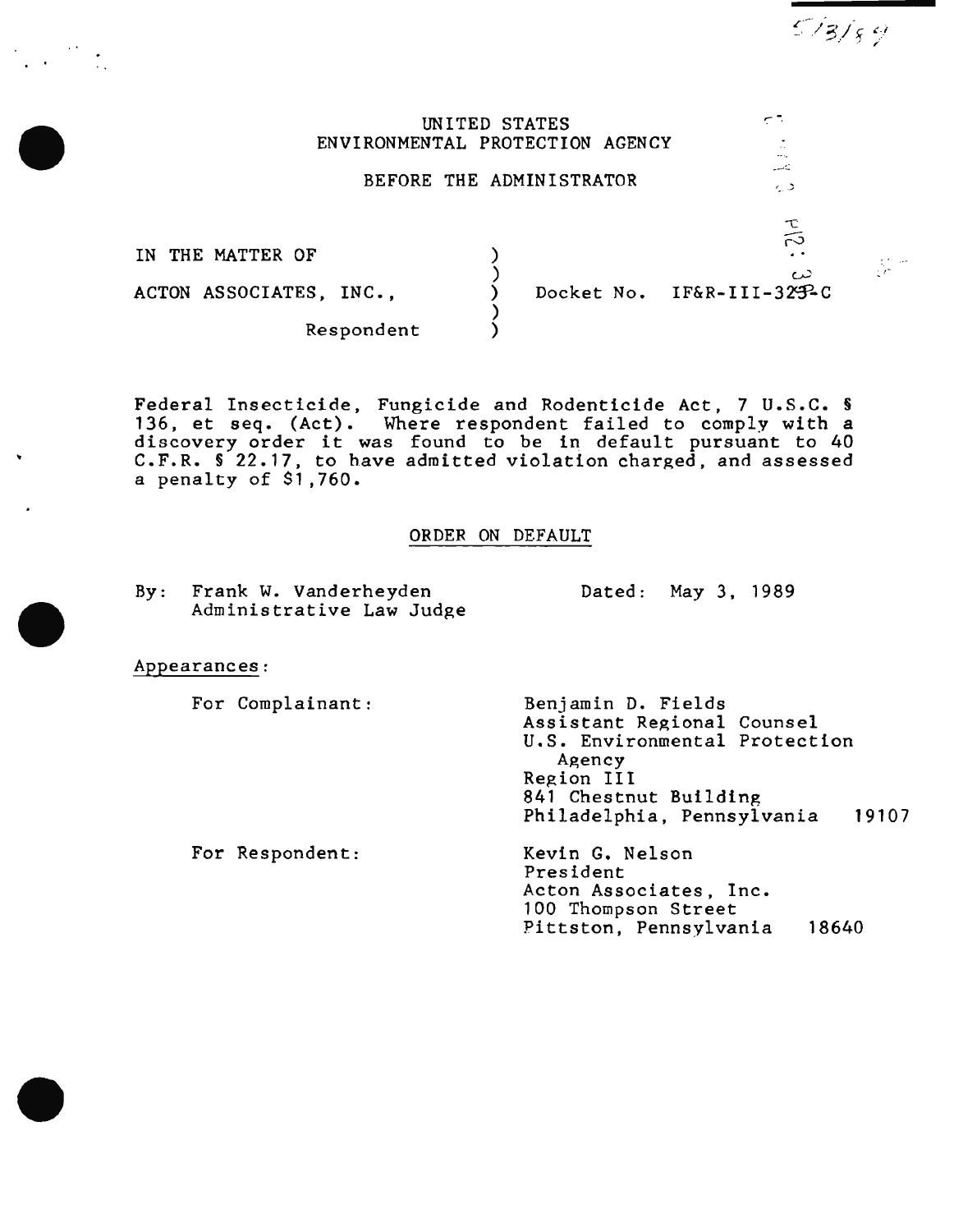# Introduction:

This administrative proceeding for the assessment of a civil penalty was initiated pursuant to Section 14(a) of the Federal Insecticide, Fungicide & Rodenticide Act (FIFRA), 7 U.S.C. § 136 1(a). Complainant issued a complaint and notice of hearing on December 28, 1987, alleging a violation of Section 12 of FIFRA, 7 U.S.C. § 136j. Respondent sent a letter to counsel for complainant, dated January 20. 1988, \* in effect denying the allegations. Counsel for complainant assumed that this letter was an answer to the complaint, and filed it with the Regional Hearing Clerk.

The complaint alleged that respondent was a pesticide producer, as defined in Section 2(w) of FIFRA, 7 U.S.C. § 136 $(w)$ , and 40 C.F.R. § 167.1, and stated that respondent maintained a pesticide-producing establishment registered with EPA. The complaint charged respondent with failing to file an annual pesticide production report for calendar year 1986, as required by Section 7 of FIFRA, 7 u.s.c. § 136e, and 40 C.F.R. § 167.5, and sought a proposed civil penalty of \$3,200 for the alleged violations.

<sup>\*</sup>Unless indicated otherwise, all dates are for the year 1988.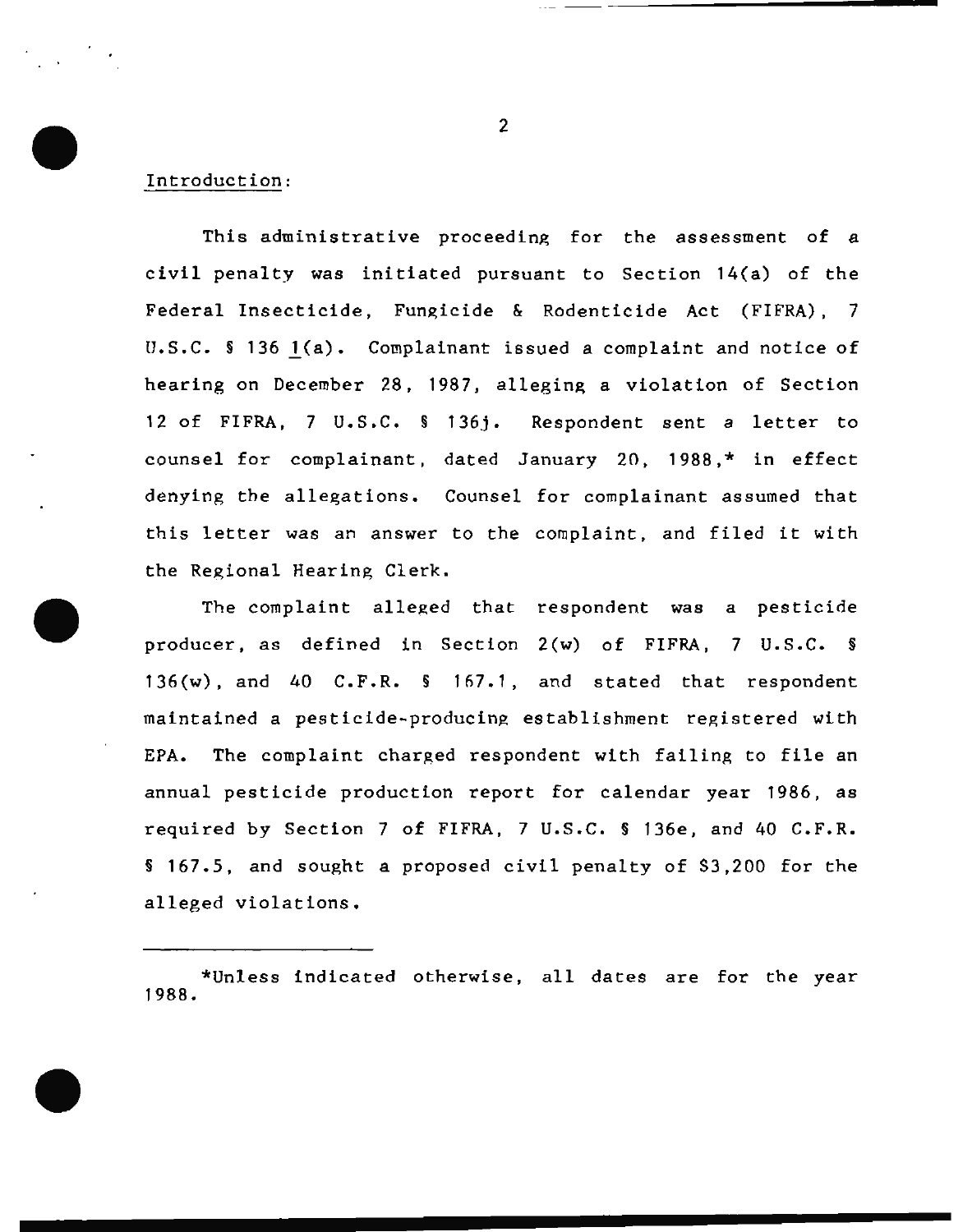## FINDINGS OF FACT

In order to understand the rationale for this default order, it is necessary to summarize in some detail the tangled procedural history of this case. Following the filing of the complaint and answer, with respondent appearing pro se, the case was assigned to the undersigned Administrative Law Judge (ALJ). On February 4, an order was issued ordering the parties to submit prehearing exchanges by March 21.

On March 15, the ALJ received the first of several ex parte letters from Kevin G. Nelson, president of respondent (hereinafter sometimes respondent or Mr. Nelson). This letter expressed dismay at the fact that a complaint had been issued, but did not contain the information required by the February 4 order. To assure that this communication became part of the record, the original of the letter was sent by the ALJ to the Regional Hearing Clerk, and a copy was sent to complainant.

On March 21 complainant submitted its prehearing exchange. Respondent, however, did not submit a prehearing exchange. On April 8 an order was issued directing respondent to show cause within 15 days why a default order should not be issued against it, pursuant to 40 C.F.R. § 22.17, for its failure to submit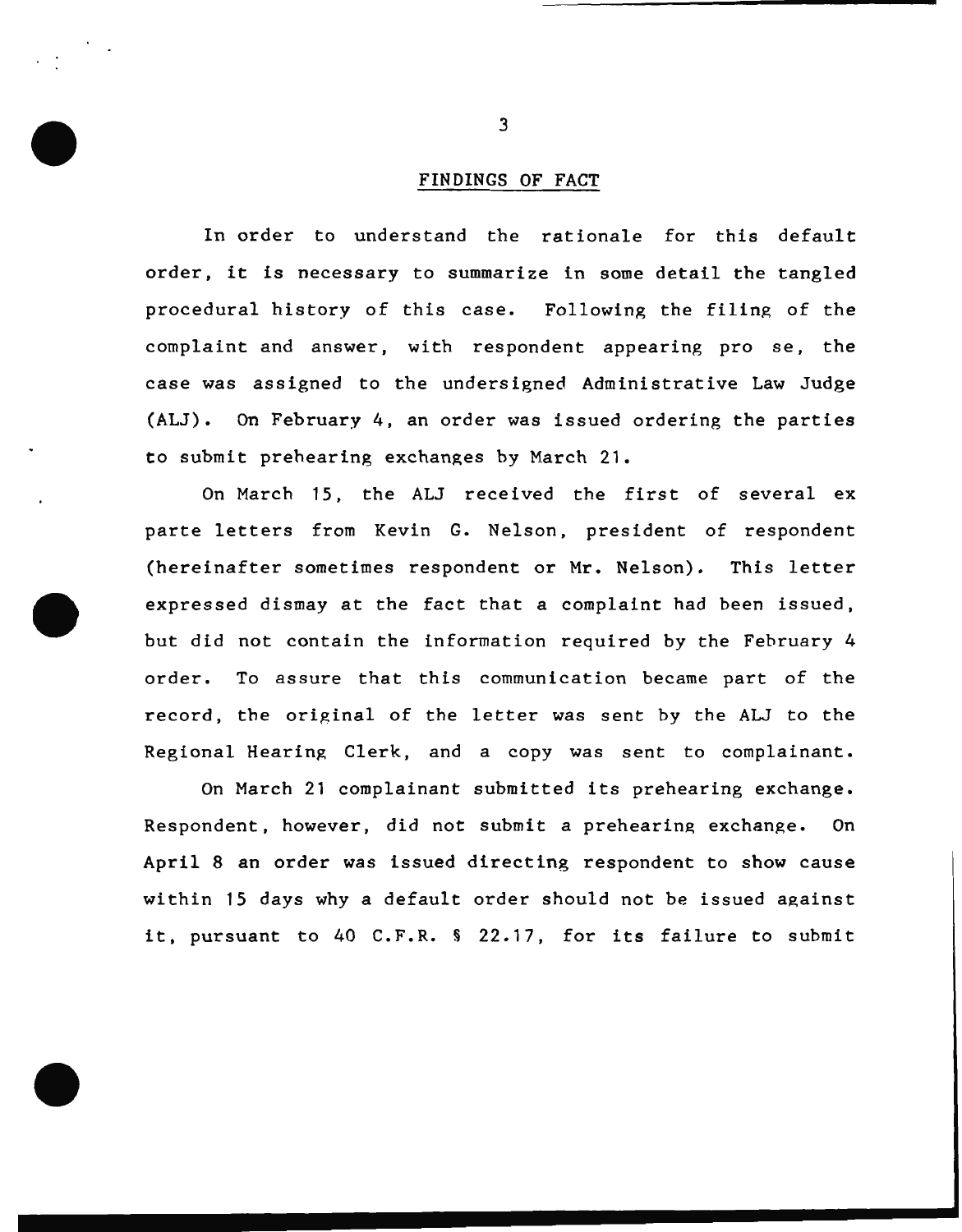its prehearing exchange within the time frame set forth in the February 4 order. Respondent did not respond to this order. Taking into consideration that respondent was representing himself and appearing pro se, a default order was not issued at that time. Instead a telephone prehearing conference (PHC) was held on May 5 between the ALJ, complainant, and Mr. Nelson. During the PHC, respondent agreed to submit copies of its income tax return to complainant, in order to provide a basis for a possible reduction of the proposed penalty of \$3,200. Respondent also agreed to respond in writing to the April 8 order.

By letter dated May 11 respondent submitted some, but not all of the information required in the prehearing exchange. The letter was addressed to the ALJ, copy to complainant. This prehearing exchange included Mr. Nelson's declaration that the annual pesticide report in question was prepared and mailed to the U.S. Environmental Protection Agency on Saturday, January 10, 1987, and alleged that the mailing of the report was noted in the "company logbook." The prehearing exchange also contained a photocopy of one page of the "logbook," which appeared to be a desk calendar with various entries. The entry for Saturday, January 10, 19R7, states as follows: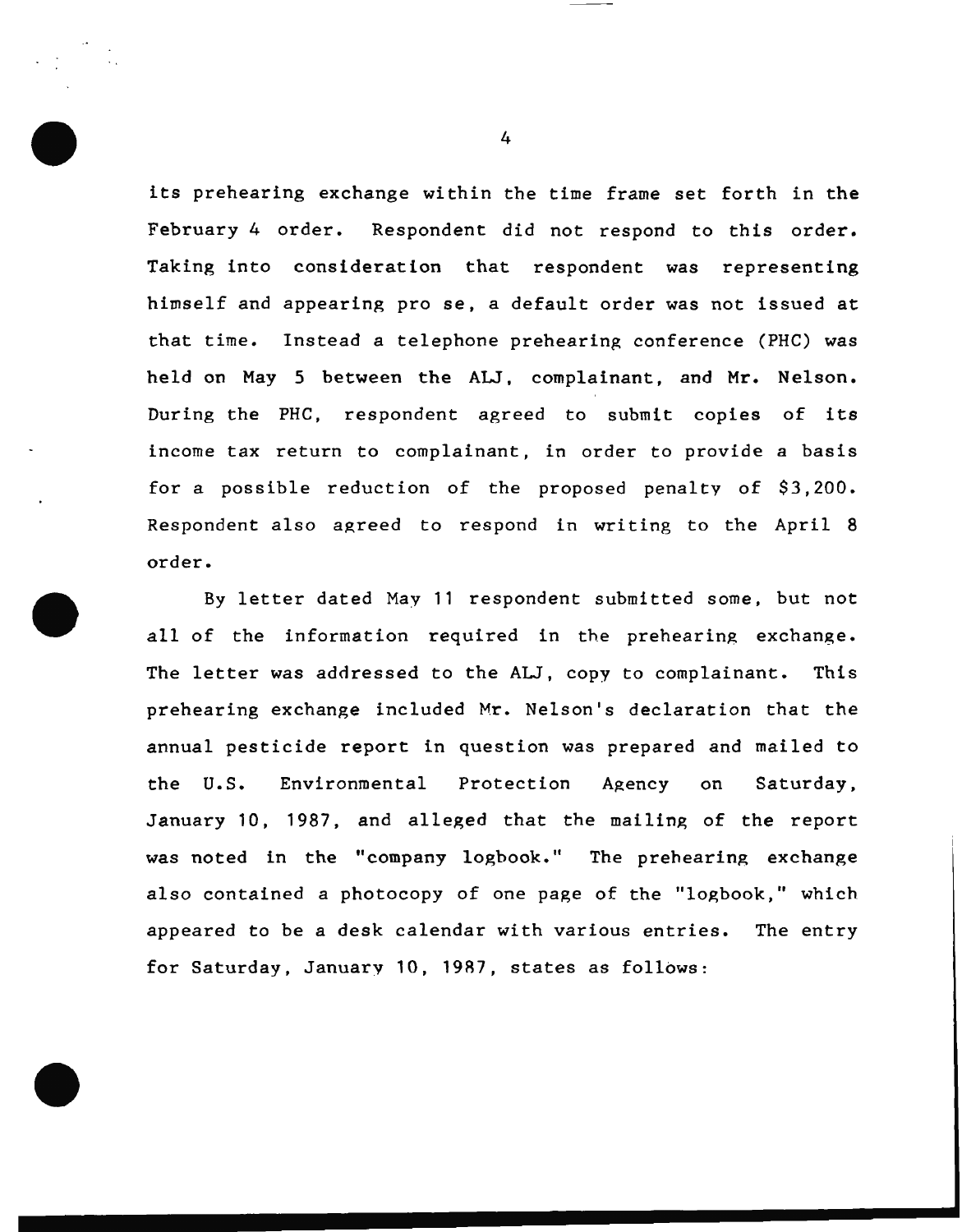## EPA PESTICIDE REPORT 1986 - NO PRODUCTION - REGULAR MAIL

This entry is in a handwriting which appears to be different from the other entries on the page.

The prehearing exchange also included copies of respondent's corporate income tax returns for fiscal year 1985 (ending on September 30, 1986), and fiscal year 1986 (ending on September 30, 1987). These returns showed gross sales of \$357,295 and \$384,918, respectively.

On June 17 respondent sent another ex parte letter to the ALJ, enclosing details of the ongoing settlement negotiations between the parties. Again, the ALJ sent the original of this letter to the Regional Hearing Clerk, and sent a copy to counsel for complainant. On June 23 an order was issued ordering respondent to cease making ex parte communications, and to desist from revealing any details of settlement negotiations to the ALJ.

On August 4 another telephone PHC was held at the ALJ's request. During the PHC various attempts by complainant to obtain answers to informal discovery requests were discussed. As a follow-up to the PHC, a PHC Report and Order were issued on August 8 directing respondent to provide additional documentation regarding its current annual sales volume, and to permit complainant to examine respondent's logbooks as discussed during the telephone PHC.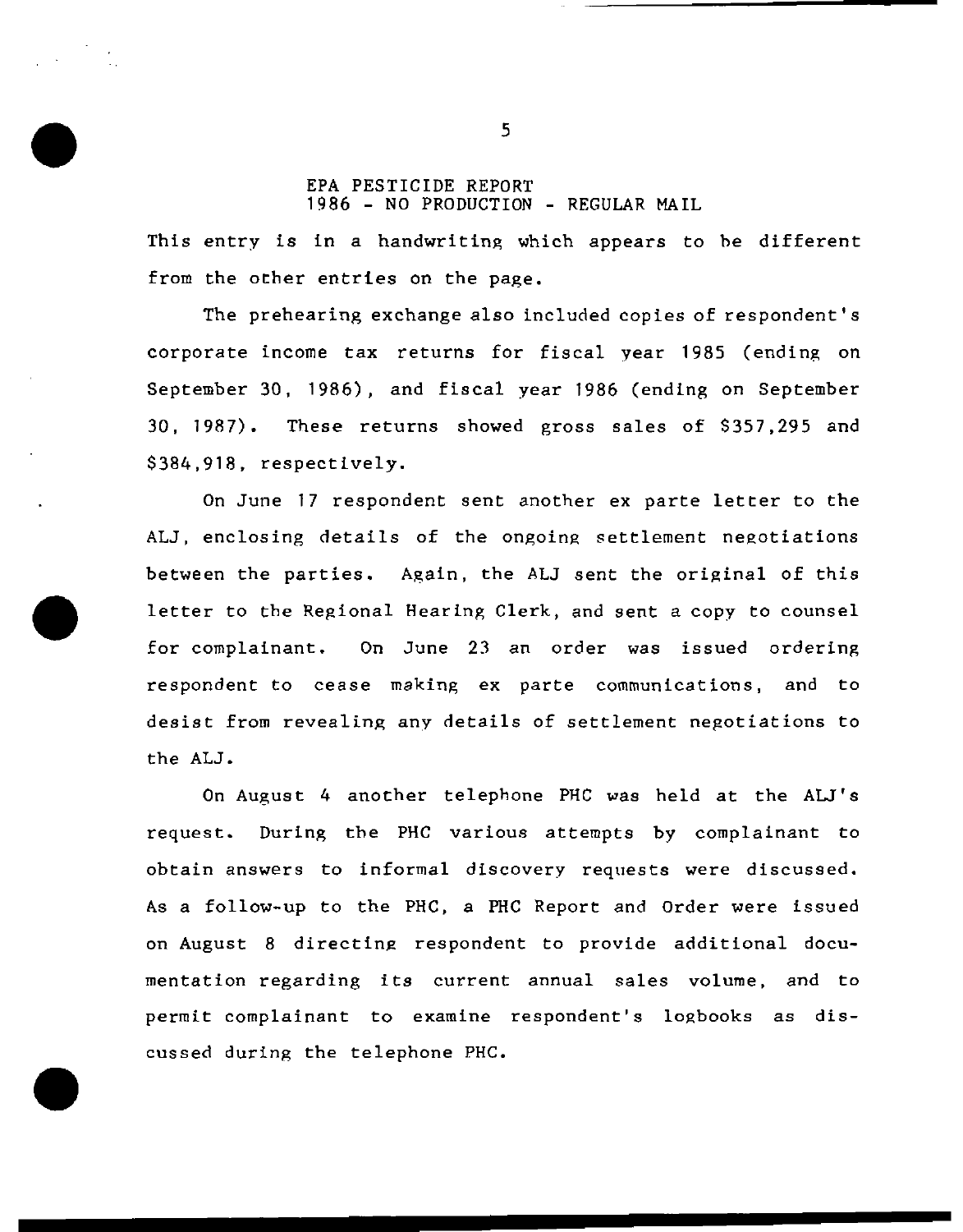Complainant traveled to respondent's offices on September 7 to examine the desk calendars. In a status report of September 9 complainant related that respondent did not submit current sales information and did not answer informal interrogatories sent by complainant. In a further status report of November 7, complainant related that respondent stated he intended to make discovery as difficult as possible, saying that he was "going to make you run the meter for awhile."

Complainant's prehearing report of March 21 stated that complainant planned to call only one witness, Sally W. Block, responsible for EPA's record maintenance; that she would testify respondent is registered as a pesticide producing establishment, and so registered for the year 1986; that no annual pesticide production report was received from respondent for the 1986 production year; that respondent was late in filing its 1985 annual report; and that it filed same only after receiving a Notice of Warning letter. In addition to Ms. Block's declaration that no report was received, complainant has indicated that there are other potential reasons to doubt the credibility of Mr. Nelson's declaration. It is reasonable to believe that respondent would retain a copy or duplicate original of the report it filed, but respondent has to date failed to produce such a copy. Further, respondent has apparently given a number of conflicting explanations to complainant's counsel as to why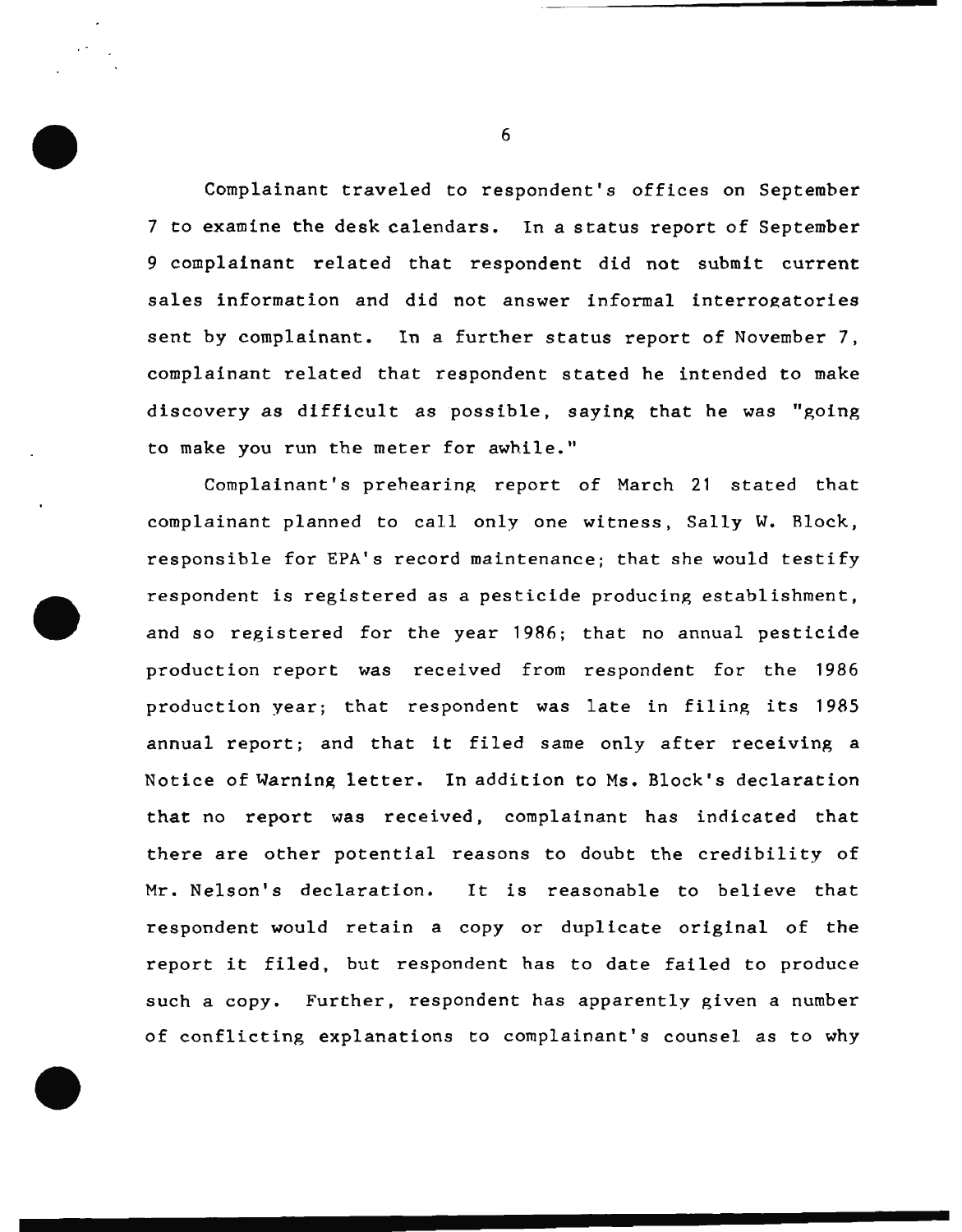a copy is unavailable. Moreover, the desk calendar entry, which allegedly is a record of the report being mailed, appears to be in a different handwriting than all of the other entries on the page, and includes an unusual notation that the report was sent "Regular Mail." After complainant's examination of respondent's original desk calendars at respondent's offices, complainant included in its requests for information questions asking respondent to provide information necessary to evaluate the reliability of the desk calendar entry.

On November 18 complainant filed a motion to compel discovery. This motion enclosed several requests for information, asking that respondent: (1) provide information as to actual sales for fiscal year 19R7; (2) provide information as to anticipated or projected sales for fiscal year 1988; (3) provide a copy of the duplicate original of the annual pesticide report allegedly mailed by respondent, OT provide documentation to support any of the various explanations respondent has given at different times as to why the duplicate original was unavailable; (4) identify the persons who make entries into respondent's desk calendar, and explain under what circumstances and for what purpose entries are made; and (5) identify any witnesses and/or documents respondent planned to introduce at hearing. Respondent did not respond to this motion. An order was issued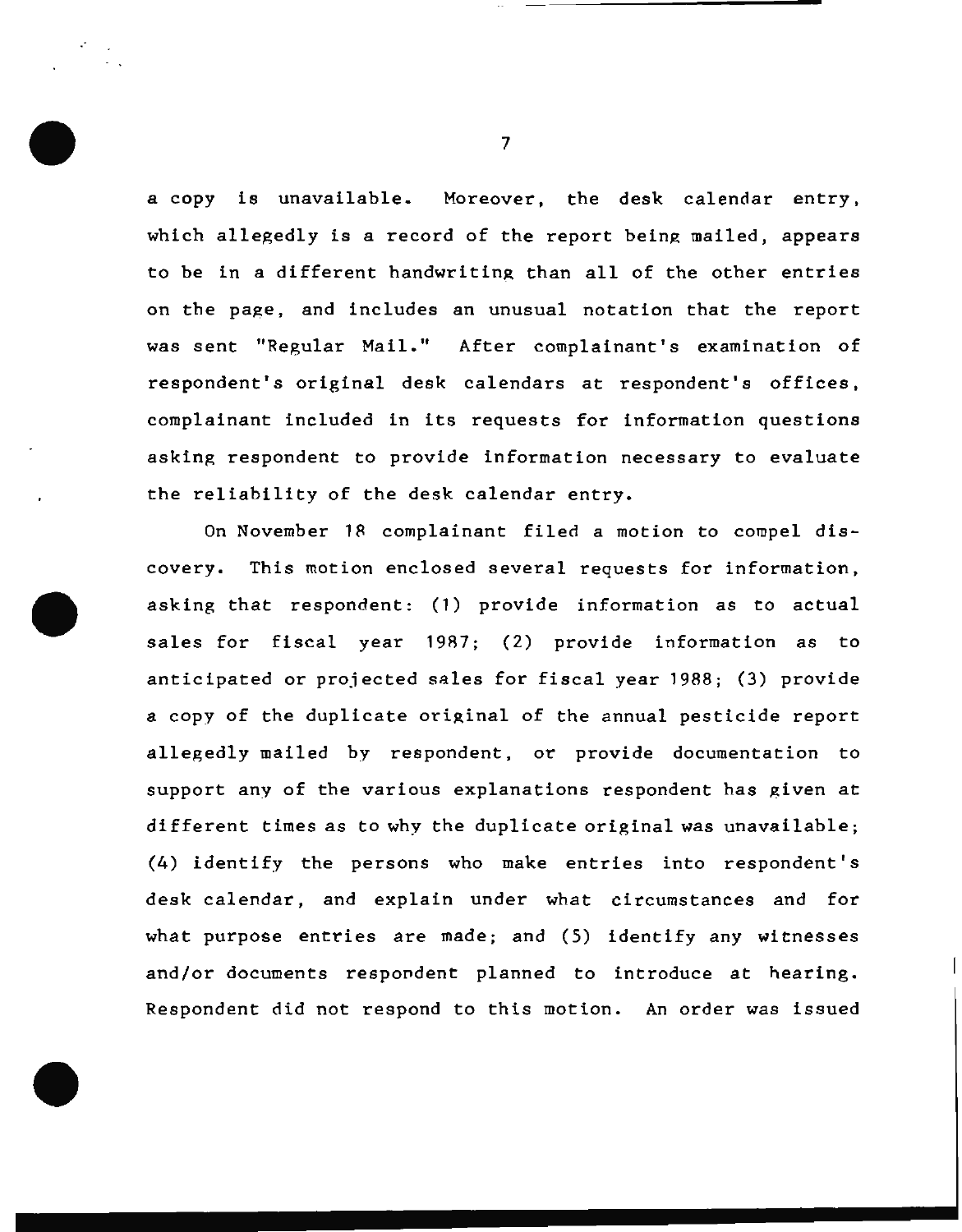on December 14 directing respondent to respond to the requests for information in a complete and clear manner within 15 days of the issuance of the order. The order stated that failure on the part of respondent to comply shall result in the ALJ entertaining a motion by complainant under 40 C.F.R. § 22.17 for a default order in the amount of civil penalty stated in the complaint.

Upon respondent's failure to respond to the order compelling discovery, complainant filed a motion for default, dated January 30, 1989. An order was issued on February 10, 1989, finding that an order on default was appropriate, and ordering complainant to submit a draft of same.

#### CONCLUSIONS OF LAW

Section 14 of FIFRA, 7 U.S.C. § 136 1, gives complainant the authority to institute enforcement proceedings against "any registrant, commercial applicator, wholesaler, dealer, retailer, or other distributor who violates any provision of this subchapter," including the requirement in Section 7, 7 U.S.C. § 136e, that annual production reports be submitted to EPA. Respondent's answer to the complaint, while claiming that a report was in fact sent, does not demonstrate that complainant has failed to establish a prima facie case, or justify the dismissal of the complaint. Complainant's prehearing exchange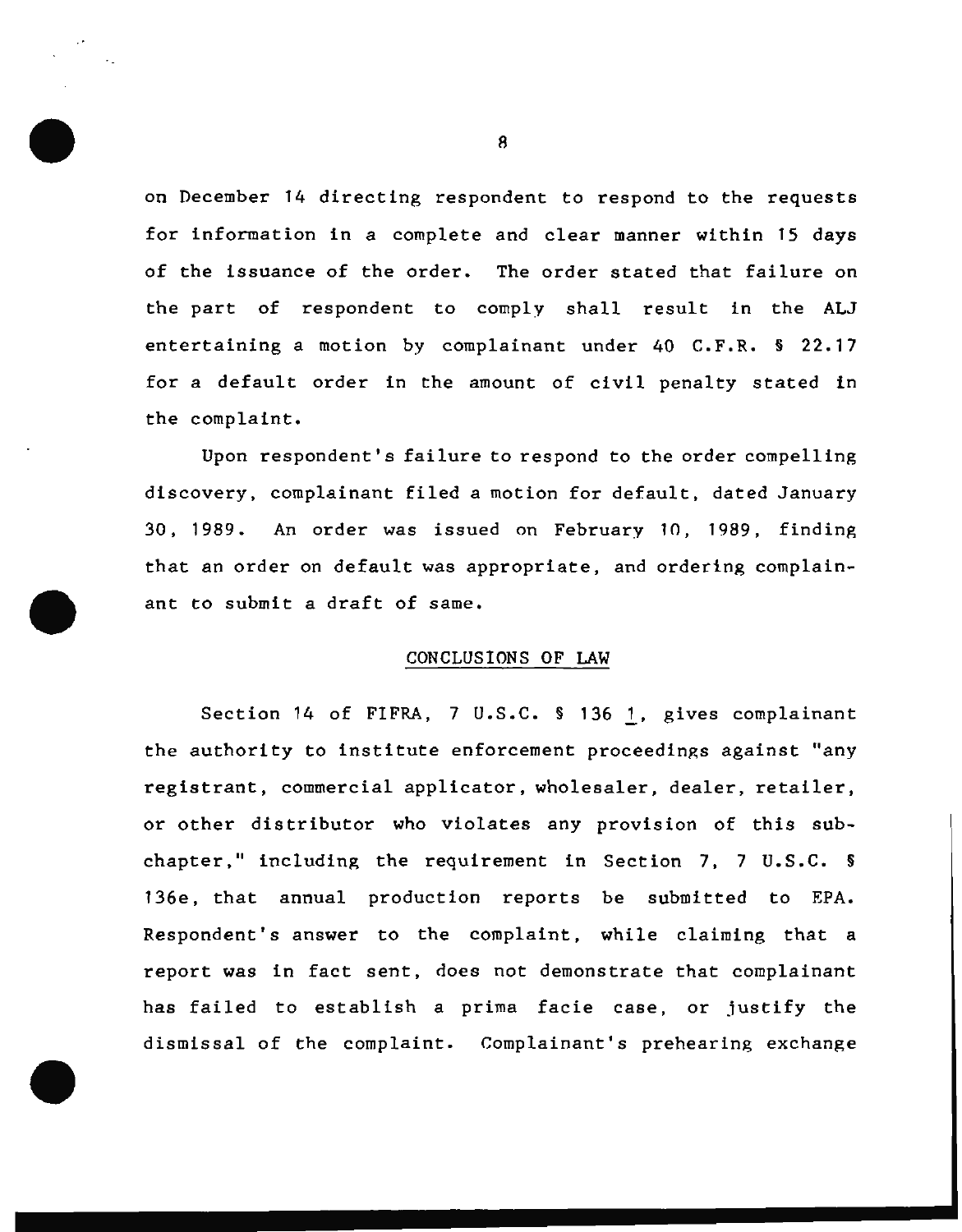includes the declaration of Sally Block, the EPA employee responsible for maintaining annual reports filed pursuant to Section 7, that no report was received from respondent for 1986. Respondent's prehearing exchange contains a declaration from Mr. Nelson that a report was sent, but contains nothing more to indicate that the report was received by EPA. There is a strong presumption that public officials do not lose documents submitted to them. In the Matter of Chemisphere Corporation, Docket No. II TSCA-IMP-13-86-0107. Even assuming that Mr. Nelson's declaration raises a triable issue of fact, complainant has nonetheless established a prima facie case.

Respondent's failure to respond to the order compelling discovery does not necessarily mean that Mr. Nelson's declaration is untruthful. However, complainant has been deprived of the opportunity to evaluate the reliability of the evidence offered to rebut its prima facie case, and therefore an order on default is appropriate. In view of respondent's conduct throughout this case, there is simply no reason to give respondent yet another chance to remedy its failure to cooperate in the conduct of this proceeding. Respondent's failure to respond to the order compelling discovery therefore amounts to a default, and constitutes an admission of all facts alleged in the complaint and a waiver of a hearing on the factual allegations, pursuant to 40 C.F.R. § 22.17(a).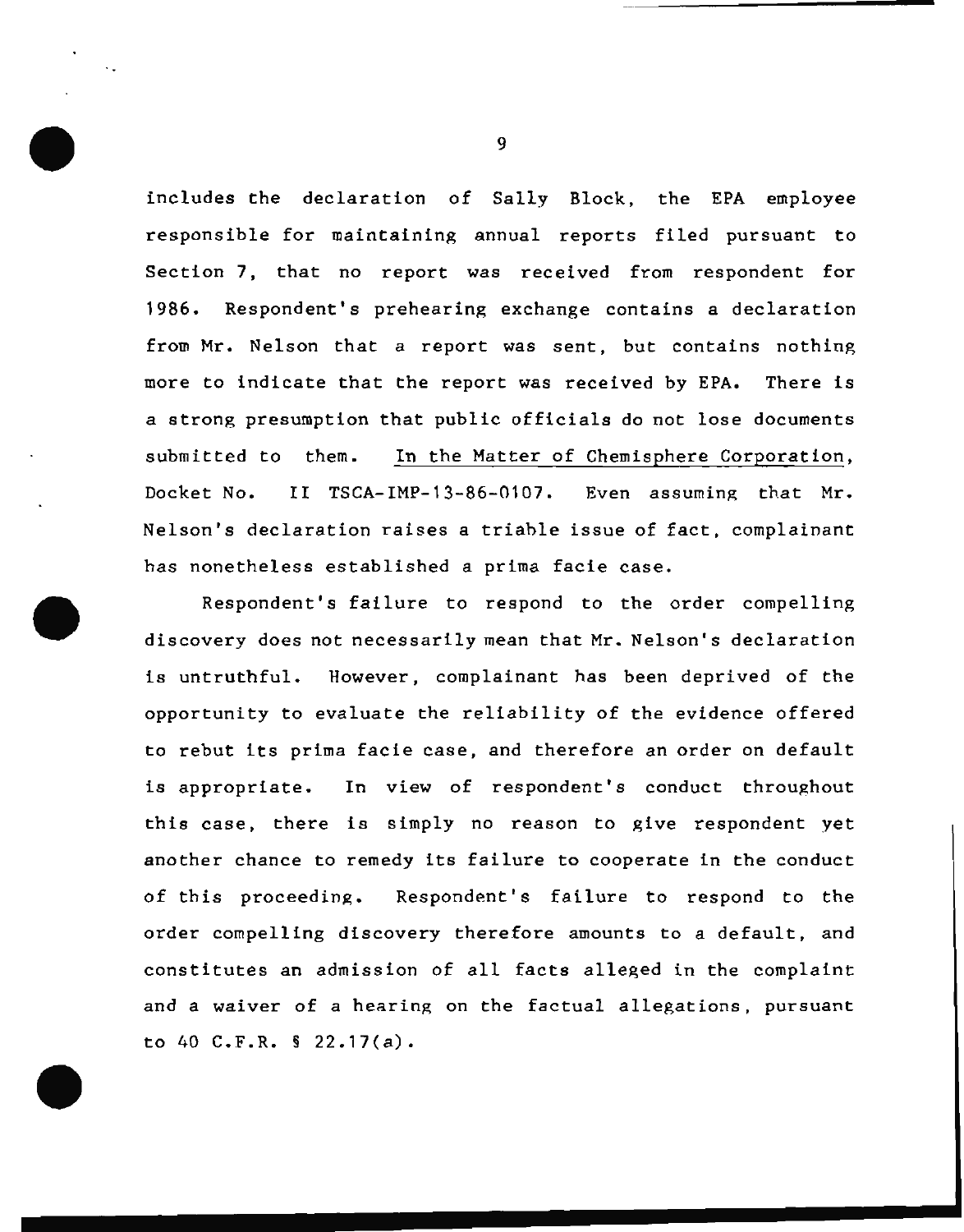#### ULTIMATE CONCLUSION

It is concluded that respondent is in violation of Section 7 of FIFRA, 7 U.S.C. § 136e, and 40 C.F.R. § 167.5.

#### THE PENALTY

The penalty proposed in the complaint was \$3,200. Respondent, by its default, has waived the right to contest the penalty. However, recognizing the statutory direction to consider, inter alia, the size of respondent's business in determining the amount of the penalty, complainant has proposed a reduction of the penalty to \$1,760. This is based upon the "Guidelines for the Assessment of Civil Penalties Under Section 14(a) of the Federal Insecticide, Fungicide and Rodenticide Act, as amended," 39 Fed. Reg. 27711 (July 31, 1974), and amendments thereto (Penalty Policy). The Penalty Policy sets penalties for different types of violations, based upon the factors set out in the statute, establishing for each type of violation a matrix of penalties which increase with the size of the business. The size of respondent's business is relevant in large part because of the need to adequately deter violations, and therefore it is appropriate to look at sales figures beyond the year of the violation. Respondent's tax returns for fiscal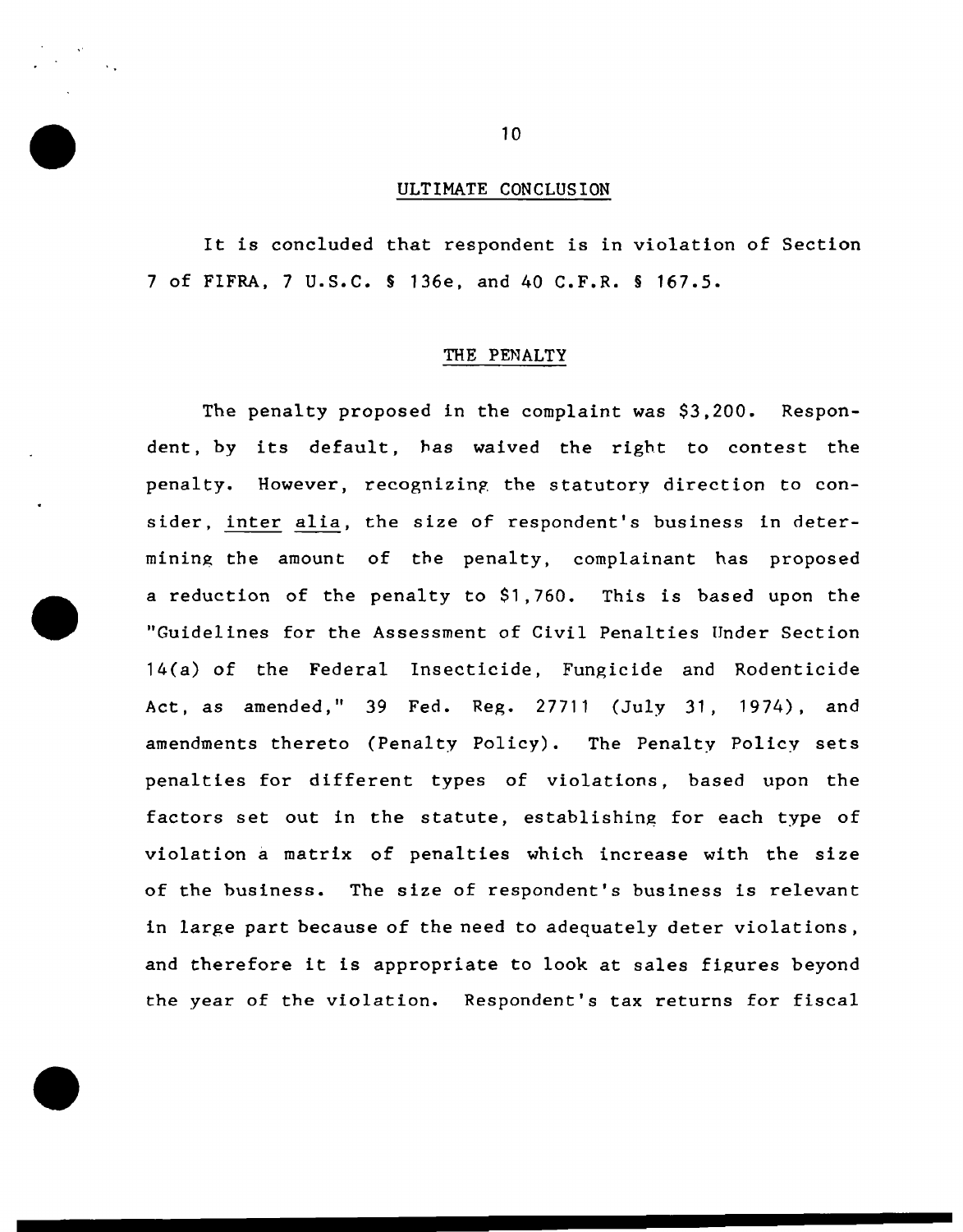years 1985 and 1986 showed sales of \$357,295 and \$384,918, respectively, which would place respondent in the category of between \$100,000 and \$400,000 in annual sales. However, the inference can be drawn from these figures that sales are rising, and the figures show sales very close to the \$400,000 level, which would place respondent in the next higher category in the Penalty Policy. In that respondent has refused to supply data from any subsequent years, it is appropriate to draw the inference that respondent's sales are now above \$400,000. While it is possible that respondent is now in the largest sales category--over \$1,000,000 per year--it is more likely, given the past sales figures, that respondent is now in the \$400,000 to \$700,000 category. Complainant, therefore, has suggested that respondent be assessed only the penalty for that category. Respondent's refusal to provide current sales information has prevented complainant from documenting respondent's sales with any greater accuracy.

While complainant has the ultimate burden of demonstrating the reasonableness of the penalty, it is respondent which is in sole control of the information necessary to evaluate the size of its business. It is therefore reasonable to place upon respondent a burden of production, for example, the task of coming forward with evidence showing that its sales are not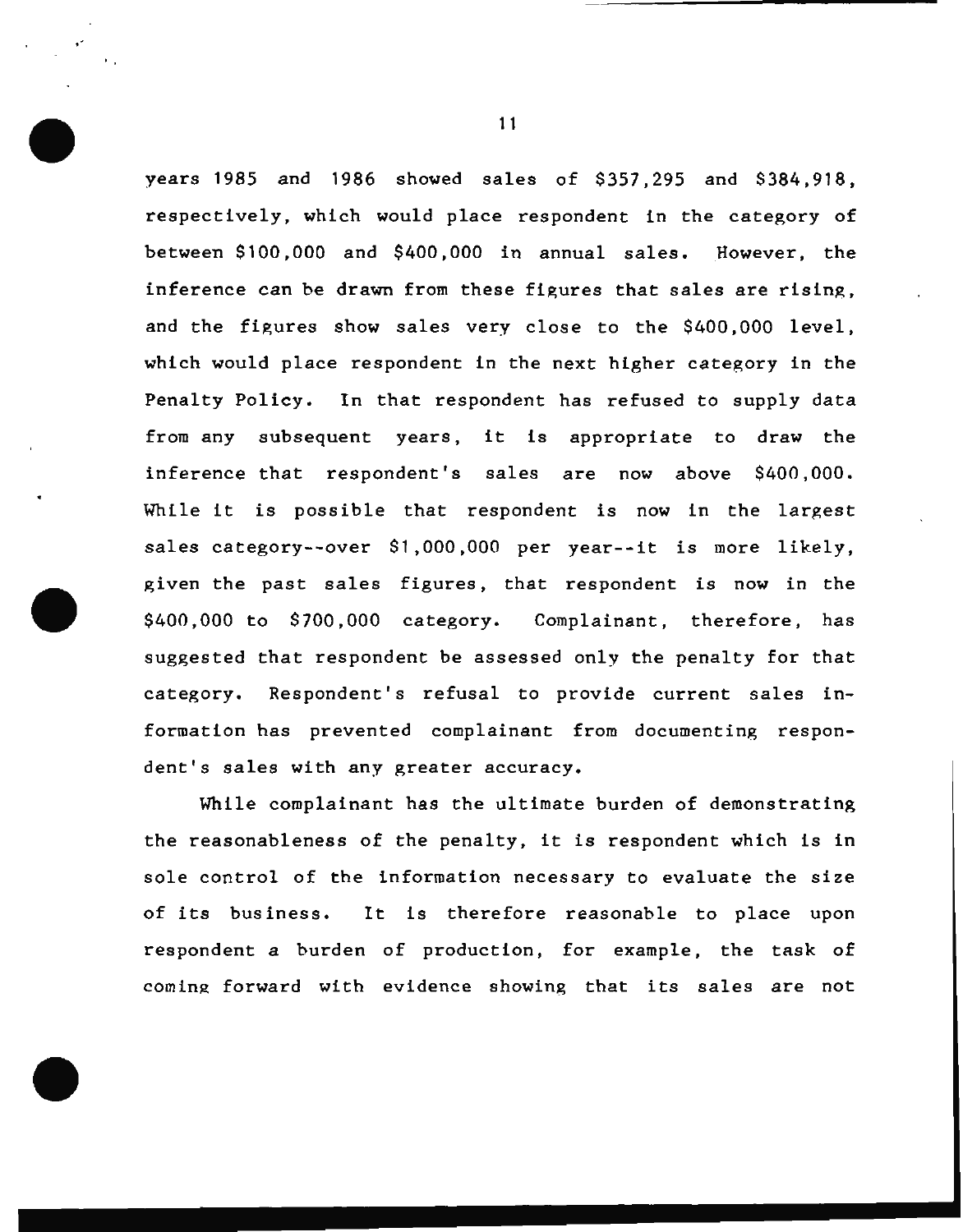in the highest category. While assessment of the full \$3,200 penalty, the amount stated in the complaint. might well be warranted given respondent's default, complainant has endeavored to estimate the current size of respondent's business based upon the available information. Complainant's suggestion that a revised penalty of \$1,760 be imposed will therefore be adopted. This amount is adequate to deter any future violations by respondent.

#### ORDER\*

IT IS ORDERED, pursuant to Section 14(a) of FIFRA, 7 U.S.C. § 136 l(a), that respondent, Acton Associates, Inc., be assessed a civil penalty of \$1,760. Payment of the full amount of the penalty shall he made by cashier's check or certified check, payable to the Treasurer, United States of America, within sixty (60) days of the entry of this decision and order and mailed to the Regional Hearing Clerk, EPA, Region III, P.O. Box 360515M, Pittsburgh, Pennsylvania 15251. A photocopy of the

<sup>\*</sup>The Order on Default shall constitute the initial decision. 40 C.F.R. § 22.17(h). Unless an appeal is taken pursuant to the Rules of Practice, 40 C.F.R. § 22.30, or the Administrator elects to review this decision on his own motion, the Initial Decision shall become the final order of the Administrator. C.F.R. § 22.27(c).